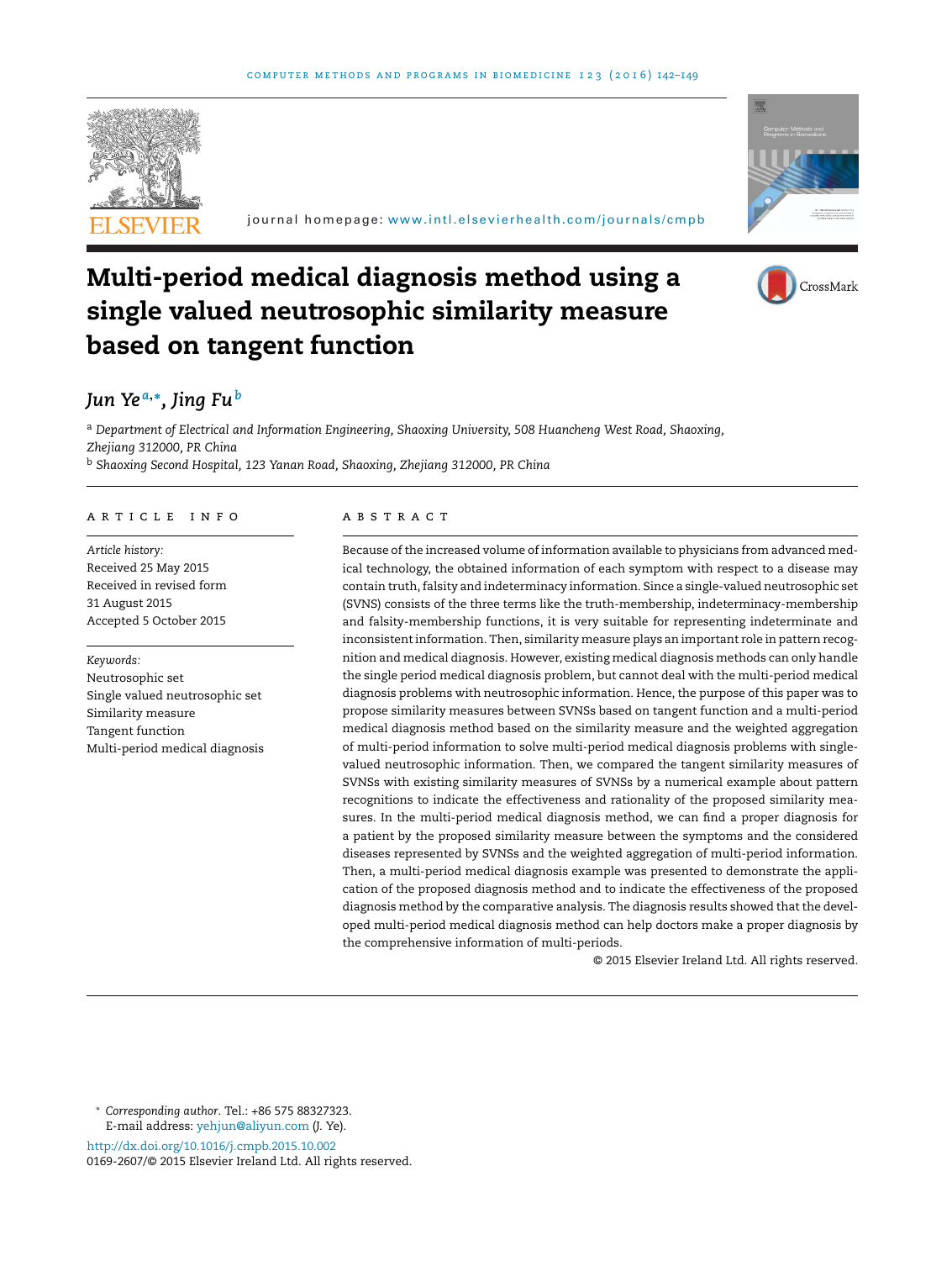#### **1. Introduction**

In medical diagnosis problems, due to the complexity of various diseases and the lack of knowledge or data about the problem domain, crisp data are sometimes unavailable as medical diagnosis contains lots of uncertainties. Uncertainty is an important phenomenon of medical diagnosis problems. A symptom is an uncertain indication of a disease. Hence, the uncertainty characterizes a relation between symptoms and diseases. Thus, working with the uncertainties leads us to accurate decision making in medical diagnosis problems. In most of the medical diagnosis problems, there exist some patterns, and then experts make decision according to the similarity between an unknown sample and the basic patterns. However, the arguments introduced from an unknown sample may be vague or fuzzy in nature. To represent incom-plete and uncertainty information, Zadeh [\[1\]](#page-7-0) firstly proposed fuzzy set theory. Its characteristic is that a membership degree is assigned to each element in the set. Since then, various extensions of this concept have been introduced by many researchers. For example, Atanassov [\[2\]](#page-7-0) extended fuzzy sets to intuitionistic fuzzy sets (IFSs). The prominent characteristic of IFS is that a membership degree and a non-membership degree are assigned to each element in the set. Since there is a number of uncertainties in medical diagnoses, they are the most interesting and fruitful areas of applications in intuitionistic fuzzy set theory. Hence, various medical diagnosis methods have been presented under the general framework of IFSs [\[3,4\].](#page-7-0) Recently, Ye [\[5\]](#page-7-0) put forward cosine similarity measures for IFSs and applied them to pattern recognition and medical diagnosis. Hung [\[6\]](#page-7-0) introduced an intuitionistic fuzzy likelihood-based measurement and applied it to medical diagnosis and bacteria classification problems. Tian [\[7\]](#page-7-0) developed the cotangent similarity measure of IFSs and applied it to medical diagnosis.

However, IFSs can handle only incomplete and uncertainty information but not indeterminate and inconsistent information which exists usually in real situations. To deal with this kind of indeterminate and inconsistent information, Smarandache [\[8\]](#page-7-0) originally proposed the concept of a neutrosophic set from a philosophical point of view. A neutrosophic set *A* in a universal set *X* is characterized independently by a truthmembership function  $T_A(x)$ , an indeterminacy-membership function  $I_A(x)$  and a falsity-membership function  $F_A(x)$ . The functions  $T_A(x)$ ,  $I_A(x)$ ,  $F_A(x)$  in *X* are real standard or nonstandard subsets of  $]$ <sup>-</sup>0, 1<sup>+</sup>[, such that  $T_A(x): X \rightarrow ]$ <sup>-</sup>0, 1<sup>+</sup>[, *I<sub>A</sub>*(*x*): *X*→] <sup>−</sup>0, 1+[, and *FA*(*x*): *<sup>X</sup>*→] <sup>−</sup>0, 1+[. However, since the defined range of the functions  $T_A(x)$ ,  $I_A(x)$  and  $F_A(x)$  in a neutrosophic set *A* is the non-standard unit interval  $]$ <sup>-</sup>0, 1<sup>+</sup>[, the neutrosophic set is only used for philosophical applications, but it is difficult to apply it to science and engineering areas. To use it easily, the defined range of its functions  $T_A(x)$ ,  $I_A(x)$ and *FA*(*x*) can be restrained to the normal standard real unit interval [0, 1]. For this purpose, Wang et al. [\[9\]](#page-7-0) introduced the concept of a single valued neutrosophic set (SVNS), which is a subclass of the neutrosophic set and a generalization of IFS. Because of the increased volume of information available to physicians from advanced medical technology, the obtained information of each symptom with respect to a

disease may contain truth, falsity and indeterminacy information. Since a SVNS consists of the three terms like the truth-membership, indeterminacy-membership and falsitymembership functions, it is very suitable for representing indeterminate and inconsistent information. However, similarity measure is a key role in the analysis and research of medical diagnosis, pattern recognition, machine learning, decision making, and clustering analysis in uncertainty environment. Therefore, some researchers have proposed various similarity measures of SVNSs and mainly applied them to decision making. For instance, Majumdar and Samanta [\[10\]](#page-7-0) introduced several similarity measures of SVNSs based on distances, a matching function, membership grades, and then proposed an entropy measure for a SVNS. Ye [\[11\]](#page-7-0) further proposed the distance-based similarity measure of SVNSs and applied it to group decision making problems with single valued neutrosophic information. Furthermore, Ye [\[12\]](#page-7-0) proposed three vector similarity measures for simplified neutrosophic sets (SNSs), including the Jaccard, Dice and cosine similarity measures for SVNSs and interval neutrosophic sets (INSs), and applied them to multicriteria decision-making problems with simplified neutrosophic information, which contains single-valued and interval neutrosophic information. Although simplified neutrosophic sets (SVNSs and INSs) have been successfully applied to decision making [\[11–18\],](#page-7-0) they are scarcely applied to medical diagnosis problems.

In medical diagnosis, recently, Ye [\[19\]](#page-7-0) proposed the improved cosine similarity measures of SVNSs and INSs based on cosine function and applied them to medical diagnosis problems. Because the symptoms and inspecting data of some disease may be changed in different time intervals, one of the medical diagnosis questions is whether only by taking a single period inspection we can reach a proper conclusion for a particular patient with a particular decease or not. Sometimes he or she may show symptoms of different diseases also. Then, how can we reach a proper diagnosis for the particular patient by taking one inspection? One solution may be to examine the patient through multi-periods (dynamic inspection in different time intervals) and to realize comprehensive diagnosis for the patient corresponding to the dynamic inspecting information. In this case, multi-period medical diagnosis (i.e. dynamic medical diagnosis) needs a comprehensive diagnosis method. However, the existing medical diagnosis methods [\[3–7,19\]](#page-7-0) can only handle single period diagnosis problems, but cannot deal with comprehensive medical diagnosis problems in the multi-periods (dynamic diagnosis problems). To handle the multi-period medical diagnosis problem, this paper proposes new similarity measures of SVNSs based on tangent function and a multi-period medical diagnosis method based on the proposed similarity measure and the weighted aggregation of multi-period information to help doctors make a proper diagnosis for a patient.

The rest of the article is organized as follows. Section [2](#page-2-0) introduces some basic concepts of SVNSs and similarity measures for SVNSs. Section [3](#page-2-0) puts forward similarity measures of SVNSs based on tangent function and weighted similarity measures of SVNSs and investigates their properties. In Section [4,](#page-4-0) we propose a multi-period medical diagnosis method based on the proposed similarity measure and the weighted aggregation of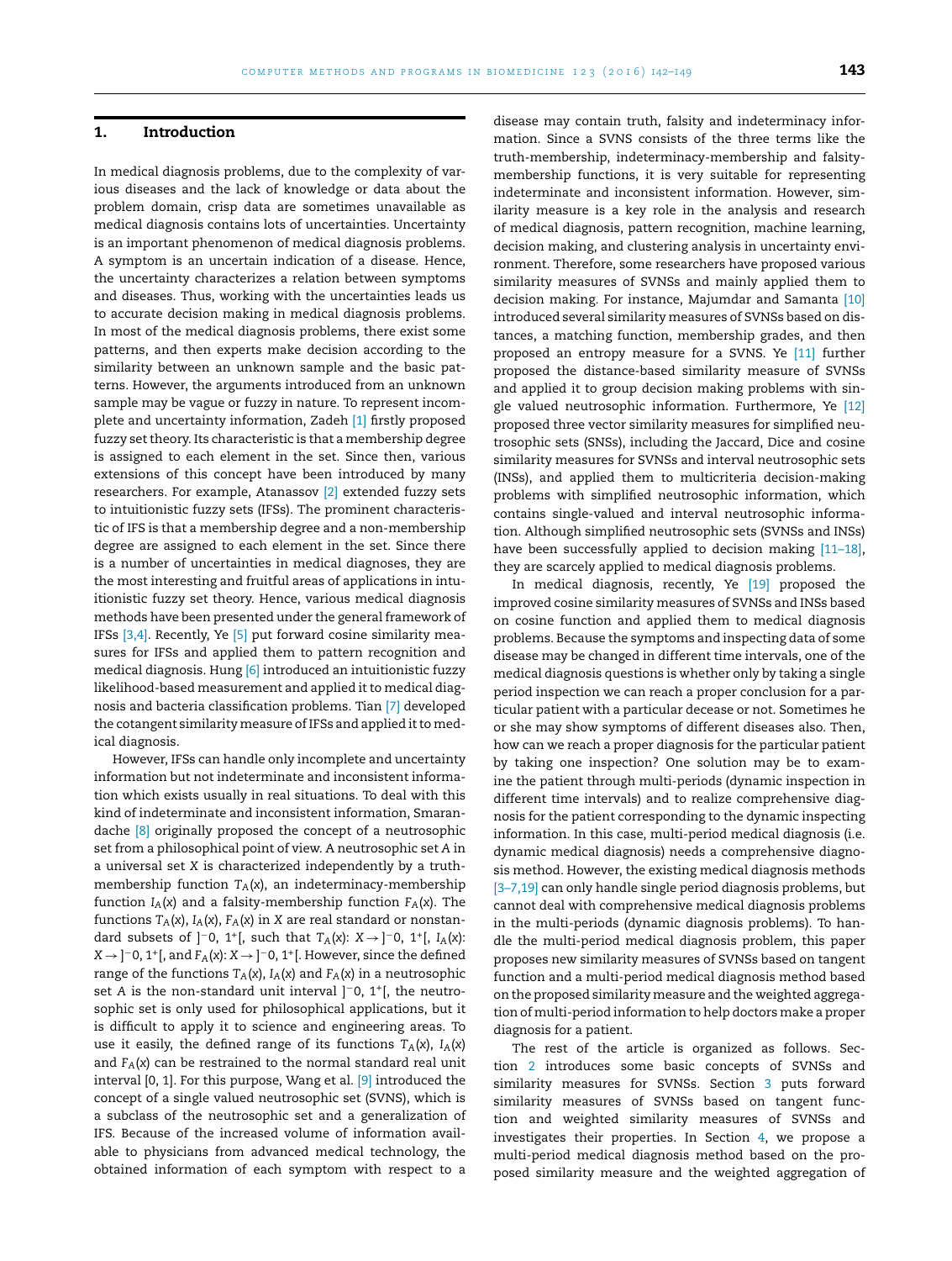<span id="page-2-0"></span>multi-period information. In Section [5,](#page-5-0) a multi-period medical diagnosis example is provided to illustrate the application of the multi-period medical diagnosis method and to indicate the effectiveness by the comparative analysis. Conclusions and further research are given in Section [6.](#page-6-0)

# **2. Some basic concepts of SVNSs and similarity measures**

Smarandache [\[8\]](#page-7-0) originally presented a neutrosophic set theory. A neutrosophic set *A* in a universal set *X* is characterized by a truth-membership function  $T_A(x)$ , an indeterminacymembership function  $I_A(x)$  and a falsity-membership function *F<sub>A</sub>*(*x*). Its three functions  $T_A(x)$ ,  $I_A(x)$ ,  $F_A(x)$  in *X* are real standard or nonstandard subsets of]−0, 1+[, such that *TA*(*x*): *<sup>X</sup>*→] <sup>−</sup>0, 1+[, *IA*(*x*): *X*→] <sup>−</sup>0, 1+[, and *FA*(*x*): *<sup>X</sup>*→] <sup>−</sup>0, 1+[. Hence, the sum of the three functions  $T_A(x)$ ,  $I_A(x)$  and  $F_A(x)$  satisfies the condition  $-0$  ≤ sup  $T_A(x)$  + sup  $I_A(x)$  + sup  $F_A(x)$  ≤ 3<sup>+</sup>.

However, Smarandache [\[8\]](#page-7-0) introduced the neutrosophic set from a philosophical point of view as a generalization of fuzzy set, IFS, and interval-valued IFS. But it is difficult to apply the neutrosophic set to practical problems. To apply it easily in science and engineering fields, Wang et al. [\[9\]](#page-7-0) introduced the concept of SVNS, which is a subclass of the neutrosophic set, and gave the following definition.

**Definition 1** *[\(\[9\]\)](#page-7-0)*. Let *X* be a universal set. A SVNS *A* in *X* is characterized by a truth-membership function  $T_A(x)$ , an indeterminacy-membership function  $I_A(x)$  and a falsitymembership function *FA*(*x*). Then, a SVNS *A* can be denoted by

$$
A = \left\{ \left\langle x, T_A(x), I_A(x), F_A(x) \right\rangle | x \in X \right\}
$$

where  $T_A(x)$ ,  $I_A(x)$ ,  $F_A(x) \in [0, 1]$  for each *x* in *X*. Then, the sum of  $T_A(x)$ ,  $I_A(x)$  and  $F_A(x)$  satisfies the condition  $0 \le T_A(x) + I_A(x) + F_A(x) \le 3.$ 

For a SVNS A in *X*, the triplet  $\langle T_A(x), I_A(x), F_A(x) \rangle$  is called single valued neutrosophic value (SVNV), which is a fundamental element in a SVNS *A*. For convenience, we can simply denote  $a = \langle T_A, I_A, F_A \rangle$  as a SVNV in *A*.

Let  $A = \left\{ \left\langle x, T_A(x), I_A(x), F_A(x) \right\rangle | x \in X \right\}$ and  $B =$  $\left\{ \left\langle x,T_{B}(x),I_{B}(x),F_{B}(x)\right\rangle |x\in X\right\}$  be two SVNSs in *X*. Then, Wang et al. [\[9\]](#page-7-0) gave some relations:

- (1) Complement:  $A^c = \left\{ \left\langle x, F_A(x), 1 I_A(x), T_A(x) \right\rangle | x \in X \right\};$
- (2) Inclusion:  $A \subseteq B$  if and only if  $T_A(x) \le T_B(x)$ ,  $I_A(x) \ge I_B(x)$ ,  $F_A(x) \geq F_B(x)$  for any *x* in *X*;
- (3) Equality:  $A = B$  if and only if  $A \subseteq B$  and  $B \subseteq A$ .

Let  $A = \left\{ \left\langle x_j, T_A(x_j), I_A(x_j), F_A(x_j) \right\rangle | x_j \right. \in X \right.$ and  $B =$  $\left\{ \left\langle x_j, T_B(x_j), I_B(x_j), F_B(x_j) \right\rangle | x_j \in X \right\}$  be any two SVNSs in  $X = \{x_1,$  $x_2$ , ...,  $x_n$ }. Then, Ye  $[12]$  presented the Jaccard, Dice, and cosine similarity measures between SVNSs *A* and *B* in vector space, respectively, as follows:

$$
S_D(A, B) = \frac{1}{n} \sum_{j=1}^n \frac{2(T_A(x_j)T_B(x_j) + I_A(x_j)I_B(x_j) + F_A(x_j)F_B(x_j))}{(T_A^2(x_j) + I_A^2(x_j) + F_A^2(x_j)) + (T_B^2(x_j) + I_B^2(x_j) + F_B^2(x_j))},
$$
\n(2)

$$
S_{C}(A, B) = \frac{1}{n} \sum_{j=1}^{n} \frac{T_{A}(x_{j}) T_{B}(x_{j}) + I_{A}(x_{j}) I_{B}(x_{j}) + F_{A}(x_{j}) F_{B}(x_{j})}{\sqrt{T_{A}^{2}(x_{j}) + I_{A}^{2}(x_{j}) + F_{A}^{2}(x_{j})} \sqrt{T_{B}^{2}(x_{j}) + I_{B}^{2}(x_{j}) + F_{B}^{2}(x_{j})}}.
$$
\n(3)

The similarity measures of  $S_k(A, B)$  ( $k = J$ , D, C) satisfy the following properties [\[12\]:](#page-7-0)

- $(P1)$   $0 \leq S_k(A, B) \leq 1$ ;
- $(P2)$   $S_k(A, B) = S_k(B, A);$
- (P3)  $S_k(A, B) = 1$  if  $A = B$ , i.e.,  $T_A(x_i) = T_B(x_i)$ ,  $I_A(x_i) = I_B(x_i)$ , and  $F_A(x_i) = F_B(x_i)$  for  $x_i \in X$ .

To overcome some disadvantages of cosine similarity measures in vector space, Ye [\[19\]](#page-7-0) introduced two improved similarity measures between SVNSs *A* and *B* based on cosine function, respectively, as follows:

$$
C_{1}(A, B) = \frac{1}{n} \sum_{j=1}^{n} \cos \left[ \pi \frac{\max(|T_{A}(x_{j}) - T_{B}(x_{j})|, |I_{A}(x_{j}) - I_{B}(x_{j})|, |F_{A}(x_{j}) - F_{B}(x_{j})|)}{2} \right], \quad (4)
$$
  

$$
C_{2}(A, B) = \frac{1}{n} \sum_{j=1}^{n} \cos \left[ \frac{\pi(|T_{A}(x_{j}) - T_{B}(x_{j})| + |I_{A}(x_{j}) - I_{B}(x_{j})| + |F_{A}(x_{j}) - F_{B}(x_{j})|)}{6} \right], \quad (5)
$$

Then, the cosine similarity measures of  $C_k(A, B)$  ( $k = 1, 2$ ) satisfy the following properties (P1)–(P4) [\[19\]:](#page-7-0)

- $(P1)$   $0 \le C_k(A, B) \le 1;$
- (P2)  $C_k(A, B) = 1$  if and only if  $A = B$ ;
- $(P3)$   $C_k(A, B) = C_k(B, A);$
- (P4) If *C* is a SVNS in *X* and  $A \subseteq B \subseteq C$ , then  $C_k(A, C) \leq C_k(A, B)$ and  $C_k(A, C) \leq C_k(B, C)$ .

## **3. Tangent function-based similarity measures of SVNSs**

#### *3.1. Tangent similarity measures between SVNSs*

Similarity measure is usually an important mathematical tool in pattern recognition, medical diagnosis, clustering analysis, and decision making. Therefore, the subsection proposes similarity measures between SVNSs based on tangent function and investigates their properties.

$$
S_{J}(A, B) = \frac{1}{n} \sum_{j=1}^{n} \frac{T_{A}(x_{j})T_{B}(x_{j}) + I_{A}(x_{j})I_{B}(x_{j}) + F_{A}(x_{j})F_{B}(x_{j})}{[(T_{A}^{2}(x_{j}) + T_{A}^{2}(x_{j}) + T_{A}^{2}(x_{j})) + (T_{B}^{2}(x_{j}) + T_{B}^{2}(x_{j}) + F_{B}^{2}(x_{j})) - (T_{A}(x_{j})T_{B}(x_{j}) + I_{A}(x_{j})I_{B}(x_{j}) + F_{A}(x_{j})F_{B}(x_{j}))]},
$$
\n(1)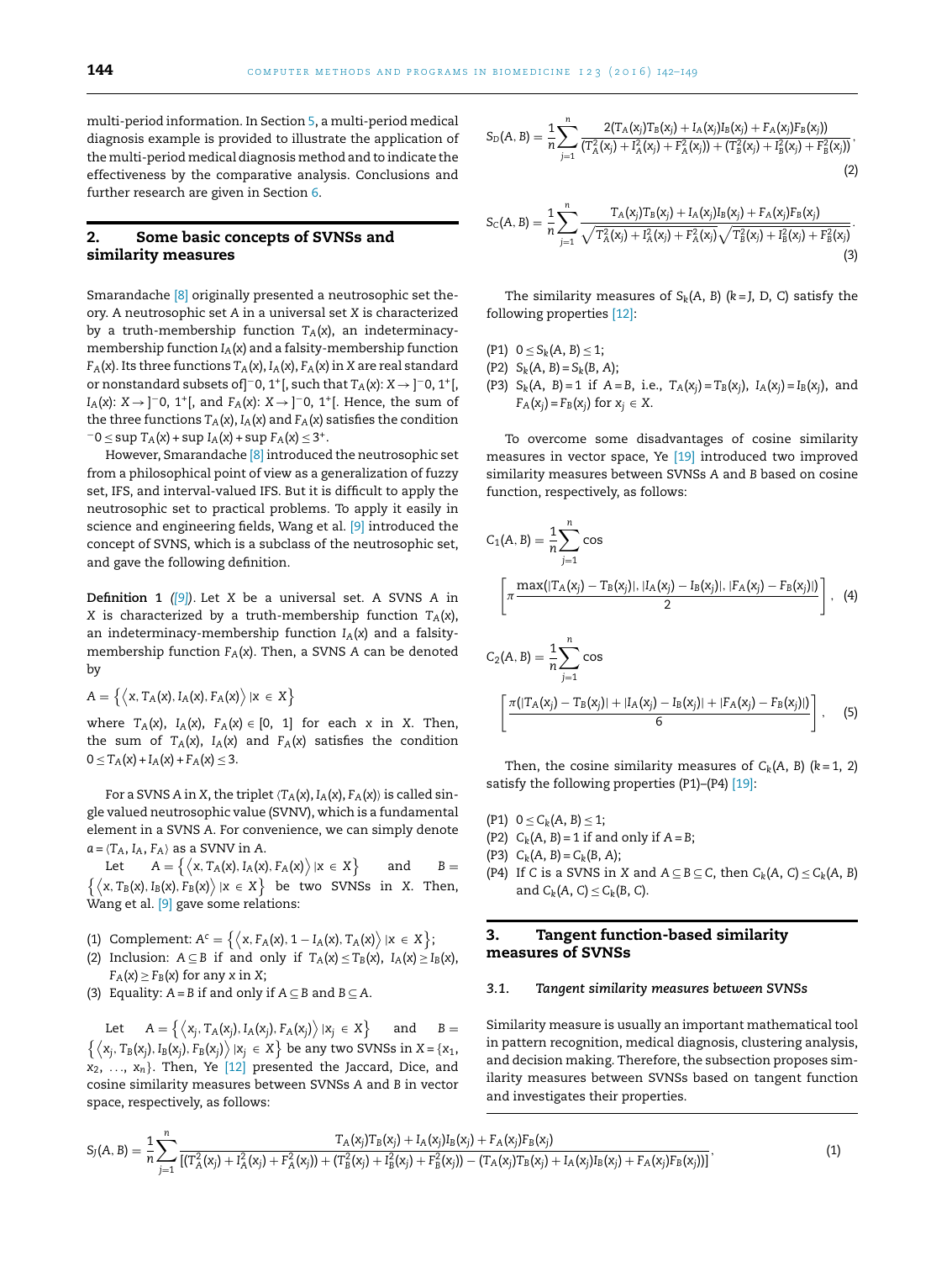<span id="page-3-0"></span>Motivated by the improved cosine similarity measures of SVNSs [\[19\]](#page-7-0) and based on the tangent function, we propose the tangent similarity measures of SVNSs.

**Definition 2.** Let  $A = \{ \langle x_j, T_A(x_j), I_A(x_j), F_A(x_j) \rangle | x_j \in X \}$  and  $\texttt{B} = \left\{\left \langle \texttt{x}_j, \texttt{T}_\texttt{B}(\texttt{x}_j), \texttt{I}_\texttt{B}(\texttt{x}_j), \texttt{F}_\texttt{B}(\texttt{x}_j) \right \rangle | \texttt{x}_j\ \in\ \texttt{X} \right\}$  be any two SVNSs in  $X = \{x_1, x_2, \ldots, x_n\}$ . Based on the tangent function, we define the following similarity measures between *A* and *B*:

$$
T_1(A, B) = 1 - \frac{1}{n} \sum_{j=1}^n \tan \left[ \frac{\pi}{4} \max(|T_A(x_j)| - T_B(x_j)|, |I_A(x_j) - I_B(x_j)|, |F_A(x_j) - F_B(x_j)|) \right],
$$
 (6)

$$
T_2(A, B) = 1 - \frac{1}{n} \sum_{j=1}^n \tan \left[ \frac{\pi}{12} (|T_A(x_j) - T_B(x_j)| + |I_A(x_j) - I_B(x_j)| + |F_A(x_j) - F_B(x_j)|) \right].
$$
 (7)

Then, the similarity measures of  $T_k(A, B)$  ( $k = 1, 2$ ) have the following proposition.

**Proposition 1.** For two SVNSs *A* and *B* in  $X = \{x_1, x_2, ..., x_n\}$ , the similarity measures of  $T_k(A, B)$  ( $k = 1, 2$ ) should satisfy the following properties (P1)–(P4):

- $(P1)$   $0 \le T_k(A, B) \le 1;$
- (P2)  $T_k(A, B) = 1$  if and only if  $A = B$ ;
- $(T_{k}(A, B) = T_{k}(B, A);$
- (P4) If *C* is a SVNS in *X* and  $A \subseteq B \subseteq C$ , then  $T_k(A, C) \le T_k(A, B)$ and  $T_k(A, C) \leq T_k(B, C)$ .

**Proofs.** (P1) Since the value of the tangent function tan(*x*) is within  $[0, 1]$  in  $x \in [0, \pi/4]$ , the similarity measure value based on the tangent function also is within [0, 1] according to Eqs. (6) and (7). Hence, there is  $0 \le T_k(A, B) \le 1$  for  $k = 1, 2$ .

(P2) When  $A = B$ , this implies  $T_A(x_i) = T_B(x_i)$ ,  $I_A(x_i) = I_B(x_i)$ ,  $F_A(x_j) = F_B(x_j)$  for  $j = 1, 2, \ldots, n$  and  $x_j \in X$ . Then  $\left|T_A(x_j) - T_B(x_j)\right| =$  $\left| \begin{matrix} 0, & |I_A(x_j) - I_B(x_j)| = 0, \text{ and } |F_A(x_j) - F_B(x_j)| = 0. \text{ Thus } \tan(0) = 0, \end{matrix} \right|$ Hence  $T_k(A, B) = 1$  for  $k = 1, 2$ .

If  $T(A, B) = 1$ , then it must satisfy  $\tan(0) = 0$ . This implies  $\left|T_A(x_j) - T_B(x_j)\right| = 0, \left|I_A(x_j) - I_B(x_j)\right| = 0 \text{ and } \left|F_A(x_j) - F_B(x_j)\right| = 0.$ <br>Then there are  $T_A(x) - T_A(x) I_A(x) - I_B(x)$  and  $F_A(x) - F_B(x)$  for  $A = 0$ . Then, there are  $T_A(x_j) = T_B(x_j)$ ,  $I_A(x_j) = I_B(x_j)$ , and  $F_A(x_j) = F_B(x_j)$  for *j* = 1, 2, . . ., *n* and *xj* ∈ *X*. Hence *A* = *B*.

(P3) Proof is straightforward.

(P4) If  $A \subseteq B \subseteq C$ , then this implies  $T_A(x_j) \le T_B(x_j) \le T_C(x_j)$ ,  $I_A(x_i) \geq I_B(x_i) \geq I_C(x_i)$  and  $F_A(x_i) \geq F_B(x_i) \geq F_C(x_i)$  for  $j = 1, 2, ..., n$ and  $x_j \in X$ . Thus, we have the following inequalities:

$$
|T_A(x_j) - T_B(x_j)| \le |T_A(x_j) - T_C(x_j)|, |T_B(x_j) - T_C(x_j)|
$$
  

$$
\le |T_A(x_j) - T_C(x_j)|,
$$

$$
|I_A(x_j)-I_B(x_j)|\leq |I_A(x_j)-I_C(x_j)|,\, |I_B(x_j)-I_C(x_j)|\leq |I_A(x_j)-I_C(x_j)|,
$$

$$
|F_A(x_j) - F_B(x_j)| \le |F_A(x_j) - F_C(x_j)|, |F_B(x_j) - F_C(x_j)|
$$
  

$$
\le |F_A(x_j) - F_C(x_j)|.
$$

Hence,  $T_k(A, C) \le T_k(A, B)$  and  $T_k(A, C) \le T_k(B, C)$  for  $k = 1, 2$  since the tangent function is an increasing function within [0,  $\pi/4$ ]. Therefore, we complete the proofs of these properties.  $\Box$ 

If we consider the weight of each element  $x_i$  for  $x_j \in X = \{x_1,$  $x_2, \ldots, x_n$ } and assume that the weight of an element  $x_i$  is  $w_i$ (*j* = 1, 2, ..., *n*) with  $w_j \in [0, 1]$  and  $\sum_{j=1}^{n} w_j = 1$ , then we can introduce the following weighted tangent similarity measures between SVNSs *A* and *B*:

$$
T_{\rm W1}(A, B) = 1 - \sum_{j=1}^{n} \left\{ w_j \tan \left[ \frac{\pi}{4} \max(|T_A(x_j) - T_B(x_j)|, |I_A(x_j) - I_B(x_j)|, |F_A(x_j) - F_B(x_j)|) \right] \right\},
$$
\n(8)

$$
T_{W2}(A, B) = 1 - \sum_{j=1}^{n} \left\{ w_j \tan \left[ \frac{\pi}{12} (|T_A(x_j) - T_B(x_j)| + |I_A(x_j) - I_B(x_j)| + |F_A(x_j) - F_B(x_j)| \frac{\pi}{4} \max) \right] \right\}.
$$
 (9)

Especially, when  $w_i = 1/n$  for  $j = 1, 2, ..., n$ , Eqs. (8) and (9) reduce to Eqs.  $(6)$  and  $(7)$  respectively.

Obviously, the weighted tangent similarity measures also have the following proposition.

**Proposition 2.** For two SVNSs A and *B* in  $X = \{x_1, x_2, ..., x_n\}$ , assume that the weight of an element  $x_i$  is  $w_i$  ( $j = 1, 2, ..., n$ ) with  $w_j \in [0, 1]$  and  $\sum_{j=1}^n w_j = 1$ . Then, the weighted tangent similarity measures of  $T_{Wk}(A, B)$  for  $k = 1$ , 2 should satisfy the following properties (P1)–(P4):

- $(P1)$   $0 \leq T_{Wk}(A, B) \leq 1$ ;
- $(TP2)$   $T_{Wk}(A, B) = 1$  if and only if  $A = B$ ;
- $(T_{Wk}(A, B) = T_{Wk}(B, A);$
- (P4) If *C* is a SVNS in *X* and  $A \subseteq B \subseteq C$ , then  $T_{Wk}(A, C) \leq T_{Wk}(A, C)$ *B*) and  $T_{Wk}(A, C) \le T_{Wk}(B, C)$ .

By the similar proof method of Proposition 1, we can give the proofs of these properties. They are not repeated here.

#### *3.2. Comparison of some similarity measures*

For the comparison of the similarity measures based on the tangent function with existing similarity measure formulae [\(1\)–\(5\)](#page-2-0) [\[12,19\]](#page-7-0) in single-valued neutrosophic setting, a numerical example is presented to demonstrate the effectiveness and rationality of the proposed tangent similarity measures of SVNSs.

Let us consider two SVNSs A and *B* in  $X = \{x\}$  and compare the proposed tangent similarity measures with the existing similarity measures [\[12,19\]](#page-7-0) for pattern recognitions. By applying Eqs.  $(1)$ – $(7)$ , the similarity measure results for the pattern recognitions are indicated by the numerical example, as shown in [Table](#page-4-0) 1.

For the results of [Table](#page-4-0) 1, the cosine similarity measure *Sc* in [\[12\]](#page-7-0) not only cannot carry out the recognition between Case 1 and Case 5 but also produces an unreasonable phenomenon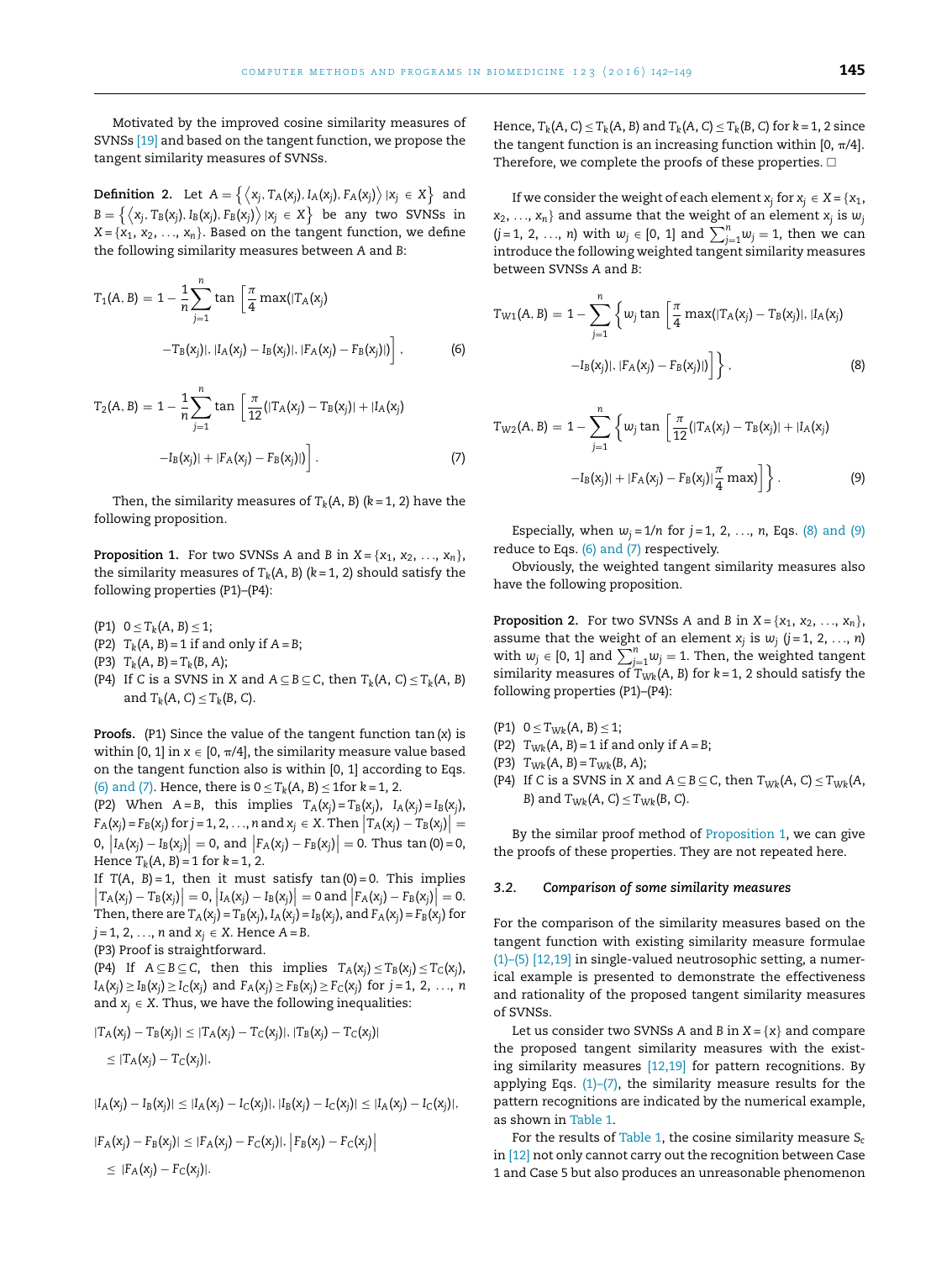<span id="page-4-0"></span>

| Table $1$ – Similarity measure values of Eqs. (1)-(7).                                  |                                    |                                    |                              |                              |                                    |  |
|-----------------------------------------------------------------------------------------|------------------------------------|------------------------------------|------------------------------|------------------------------|------------------------------------|--|
|                                                                                         | Case 1                             | Case 2                             | Case 3                       | Case 4                       | Case 5                             |  |
| A                                                                                       | $\langle x, 0.2, 0.3, 0.4 \rangle$ | $\langle x, 0.3, 0.2, 0.4 \rangle$ | $\langle x, 1, 0, 0 \rangle$ | $\langle x, 1, 0, 0 \rangle$ | $\langle x, 0.4, 0.2, 0.6 \rangle$ |  |
| B                                                                                       | $\langle x, 0.2, 0.3, 0.4 \rangle$ | $\langle x, 0.4, 0.2, 0.3 \rangle$ | $\langle x, 0, 1, 1 \rangle$ | $\langle x, 0, 0, 0 \rangle$ | $\langle x, 0.2, 0.1, 0.3 \rangle$ |  |
| $S_J(A, B)$                                                                             |                                    | 0.9333                             | $\Omega$                     |                              | 0.6667                             |  |
| $S_D(A, B)$                                                                             |                                    | 0.9655                             |                              | $\Omega$                     | 0.8000                             |  |
| $S_C(A, B)$                                                                             |                                    | 0.9655                             |                              | null                         |                                    |  |
| $C_1(A, B)$                                                                             |                                    | 0.9877                             |                              | $\Omega$                     | 0.8910                             |  |
| $C_2(A, B)$                                                                             |                                    | 0.9945                             |                              | 0.8660                       | 0.9511                             |  |
| $T_1(A, B)$                                                                             |                                    | 0.9213                             |                              | $\Omega$                     | 0.7599                             |  |
| $T_2(A, B)$                                                                             |                                    | 0.9476                             |                              | 0.7321                       | 0.8416                             |  |
| The bold values indicate difficult recognition with respect to the same measure values. |                                    |                                    |                              |                              |                                    |  |

for Case 5 and an undefined (unmeaningful) phenomenon for Case 4. Then, we can see that the similarity measures *SJ*, *SD*, *C*<sup>1</sup> and *T*<sup>1</sup> cannot carry out the recognition between Case 3 and Case 4, while the similarity measures  $C_2$  and  $T_2$  can carry out all recognitions. Hence, the similarity measures *C*<sup>2</sup> and *T*<sup>2</sup> demonstrate stronger discrimination among them and are superior to other similarity measures, while the cosine similarity measure S<sub>C</sub> in vector space demonstrates bad discrimination among them and is inferior to other similarity measures. Obviously, the similarity measures  $C_2$  and  $T_2$  are very suitable for handling pattern recognition and medical diagnosis problems. Therefore, the similarity measure  $T_2$  will be applied to multi-period medical diagnosis problems in this paper.

## **4. Multi-period medical diagnosis method**

Due to more and more complexity of real medical diagnoses, a lot of information available to physicians from modern medical technology is often incomplete, indeterminate and inconsistent information. However, by only taking single period inspection, one is difficult to reach a proper conclusion from a particular patient with a particular decease. Sometimes he or she may also show the symptoms of different diseases. Then, how can we give a proper conclusion? One solution may be to examine the patient across different periods and to realize a comprehensive diagnosis for the patient. To do so, we present a multi-period medical diagnosis method to help doctors make a proper diagnosis based on the comprehensive information of multi-periods.

Let *S* = { $S_1$ ,  $S_2$ , . . .,  $S_m$ } be a set of symptoms, *T* = { $t_1$ ,  $t_2$ , . . .,  $t_q$ } be a set of periods, and  $D = \{D_1, D_2, \ldots, D_n\}$  be a set of considered diseases. For a patient *Ps* with various symptoms, we can indicate characteristic values between the patient and symptoms in multi-period medical diagnosis problems, which are

| Table 2 – Characteristic values between a patient $P_s$ and<br>symptoms. |                |                         |                         |                         |                         |  |  |
|--------------------------------------------------------------------------|----------------|-------------------------|-------------------------|-------------------------|-------------------------|--|--|
|                                                                          | tr             | $\mathrm{S}_1$          | $S_2$                   | $\cdot$ $\cdot$ $\cdot$ | $S_m$                   |  |  |
| $P_{\rm s}$                                                              | t <sub>1</sub> | $C_1(t_1)$              | $C_2(t_1)$              | $\cdots$                | $C_m(t_1)$              |  |  |
|                                                                          | t2             | $C_1(t_2)$              | $C_2(t_2)$              |                         | $C_m(t_2)$              |  |  |
|                                                                          | $\cdots$       | $\cdot$ $\cdot$ $\cdot$ | $\cdot$ $\cdot$ $\cdot$ |                         | $\cdot$ $\cdot$ $\cdot$ |  |  |
|                                                                          | t <sub>a</sub> | $C_1(t_a)$              | $C_2(t_a)$              |                         | $C_m(t_a)$              |  |  |

shown in Table 2. Then, Table 3 shows characteristic values between symptoms and the considered diseases.

In Table 2,  $C_j(t_k)$  denotes the characteristic value between a patient  $P_s$  and the *j*th symptom  $S_j$  (*j* = 1, 2, ..., *m*) in the *k*th period  $t_k$  for  $k = 1, 2, ..., q$ . Obviously, if  $q = 1$ , the medical diagnosis problem is usually a single period medical diagnosis problem [\[19\].](#page-7-0)

In Table 3, *Cij* denotes the characteristic value between the *j*th symptom *Sj* (*j* = 1, 2, . . ., *m*) and the *i*th considered disease *Di* (*i* = 1, 2, . . ., *n*).

For a multi-period medical diagnosis problem with singlevalued neutrosophic information, the characteristic values between a patient and symptoms are denoted by the form of a SVNV  $C_i(t_k) = \langle T_i(t_k), I_j(t_k), F_j(t_k) \rangle$  and the characteristic values between symptoms and the considered diseases are denoted by the form of a SVNV  $C_{ij} = \langle T_{ij}, I_{ij}, F_{ij} \rangle$  for convenience. If we consider that the weight vector of the symptoms is  $w = (w_1, w_2,$ ...,  $w_m$ ) with  $w_j$  ∈ [0, 1] and  $\sum_{j=1}^{m} w_j = 1$  and the weight vector of the periods is  $\omega = (\omega(t_1), \omega(t_2), \ldots, \omega(t_q))$  with  $\omega(t_k) \in [0, 1]$  and  $\sum_{k=1}^{q} \omega(t_k) = 1.$ 

Since the tangent similarity measure of Eq. [\(9\)](#page-3-0) demonstrates stronger discrimination mentioned above, we apply it to multi-period medical diagnosis problems. Thus, the diagnosis steps are given as follows:

Step 1: Calculate the similarity measure between a patient *Ps* and the considered disease  $D_i$  ( $i = 1, 2, ..., n$ ) in each period  $t_k$  $(k = 1, 2, \ldots, q)$  by the following formula:

$$
T_{Wi}(P_s, t_k) = 1 - \sum_{j=1}^{m} \left\{ w_j \tan \left[ \frac{\pi}{12} (|T_j(t_k) - T_{ij}| + |I_j(t_k) - I_{ij}| + |F_j(t_k) - F_{ij}|) \right] \right\}.
$$
 (10)

| Table 3 - Characteristic values between symptoms and<br>the considered diseases. |                         |            |                         |          |  |  |
|----------------------------------------------------------------------------------|-------------------------|------------|-------------------------|----------|--|--|
|                                                                                  | S <sub>1</sub>          | S2         | $\cdot$ $\cdot$ $\cdot$ | $S_m$    |  |  |
| $D_1$                                                                            | $C_{11}$                | $C_{12}$   | $\cdots$                | $C_{1m}$ |  |  |
| D <sub>2</sub>                                                                   | $C_{21}$                | $C_{22}$   | $\cdots$                | $C_{2m}$ |  |  |
| $\cdot$ $\cdot$ $\cdot$                                                          | $\cdot$ $\cdot$ $\cdot$ | $\cdots$   | $\cdots$                | $\cdots$ |  |  |
|                                                                                  | Ln1                     | $\cup_{n}$ | $\cdots$                |          |  |  |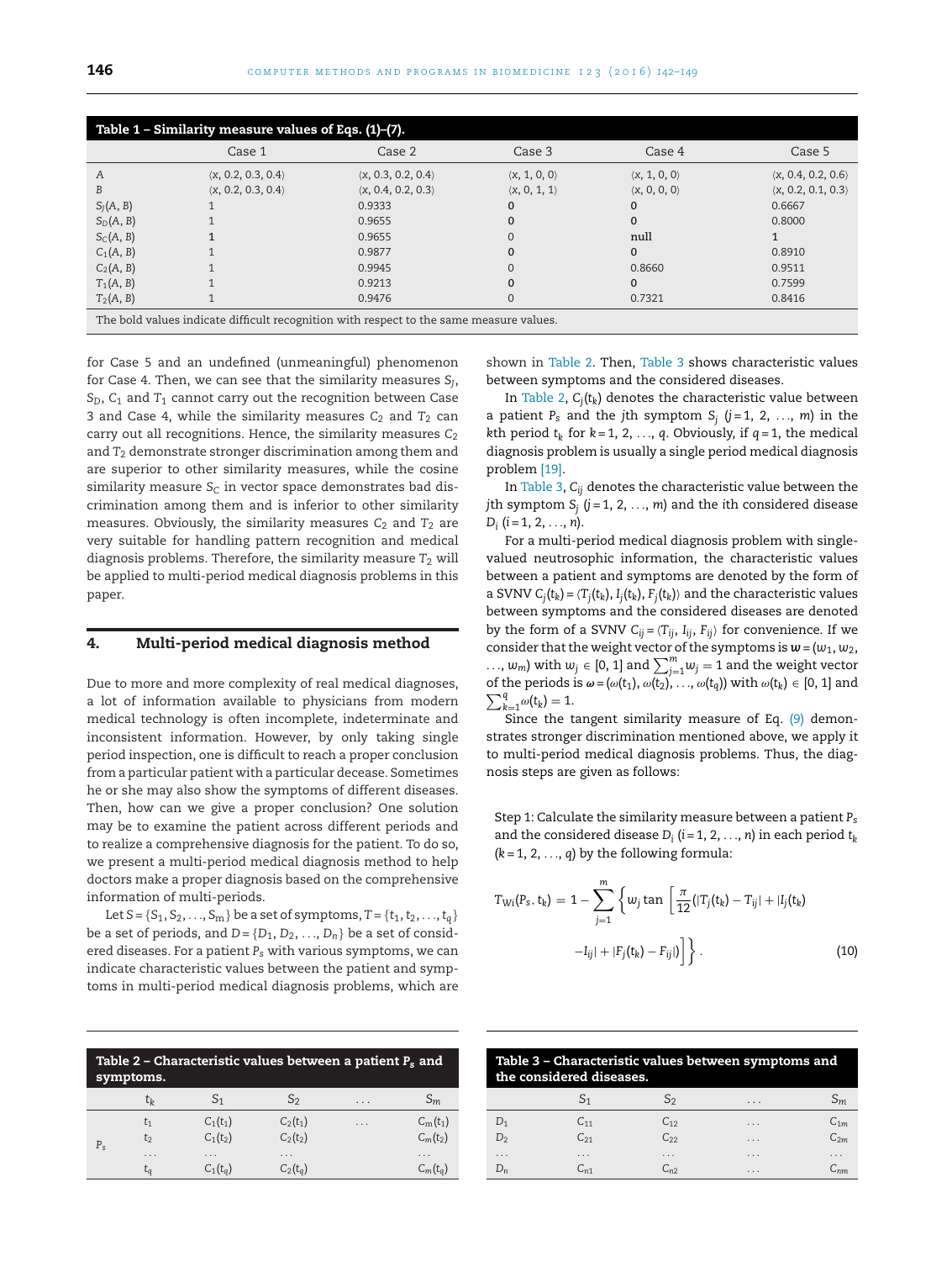<span id="page-5-0"></span>

| Table 4 – Characteristic values between symptoms and the considered diseases represented by SVNVs. |                     |                  |                      |                 |                   |  |  |
|----------------------------------------------------------------------------------------------------|---------------------|------------------|----------------------|-----------------|-------------------|--|--|
|                                                                                                    | $S_1$ (temperature) | $S_2$ (headache) | $S_3$ (stomach pain) | $S_4$ (cough)   | $S5$ (chest pain) |  |  |
| $D_1$ (viral fever)                                                                                | (0.4, 0.6, 0.0)     | (0.3, 0.2, 0.5)  | (0.1, 0.3, 0.7)      | (0.4, 0.3, 0.3) | (0.1, 0.2, 0.7)   |  |  |
| $D_2$ (malaria)                                                                                    | (0.7, 0.3, 0.0)     | (0.2, 0.2, 0.6)  | (0.0, 0.1, 0.9)      | (0.7, 0.3, 0.0) | (0.1, 0.1, 0.8)   |  |  |
| $D_3$ (typhoid)                                                                                    | (0.3, 0.4, 0.3)     | (0.6, 0.3, 0.1)  | (0.2, 0.1, 0.7)      | (0.2, 0.2, 0.6) | (0.1, 0.0, 0.9)   |  |  |
| $D_4$ (gastritis)                                                                                  | (0.1, 0.2, 0.7)     | (0.2, 0.4, 0.4)  | (0.8, 0.2, 0.0)      | (0.2, 0.1, 0.7) | (0.2, 0.1, 0.7)   |  |  |
| $D_5$ (stenocardia)                                                                                | (0.1, 0.1, 0.8)     | (0.0, 0.2, 0.8)  | (0.2, 0.0, 0.8)      | (0.2, 0.0, 0.8) | (0.8, 0.1, 0.1)   |  |  |

| Table 5 - Characteristic values between four patients and symptoms represented by SVNVs. |                |                     |                  |                      |                 |                   |  |
|------------------------------------------------------------------------------------------|----------------|---------------------|------------------|----------------------|-----------------|-------------------|--|
|                                                                                          | $t_{k}$        | $S_1$ (temperature) | $S_2$ (headache) | $S_3$ (stomach pain) | $S_4$ (cough)   | $S5$ (chest pain) |  |
|                                                                                          | $t_1$          | (0.8, 0.6, 0.5)     | (0.5, 0.4, 0.3)  | (0.2, 0.1, 0.3)      | (0.7, 0.6, 0.3) | (0.4, 0.3, 0.2)   |  |
| P1                                                                                       | t <sub>2</sub> | (0.7, 0.3, 0.2)     | (0.6, 0.3, 0.2)  | (0.3, 0.2, 0.4)      | (0.6, 0.5, 0.2) | (0.6, 0.5, 0.3)   |  |
|                                                                                          | $t_3$          | (0.5, 0.2, 0.4)     | (0.6, 0.3, 0.4)  | (0.3, 0.3, 0.5)      | (0.4, 0.3, 0.2) | (0.6, 0.4, 0.4)   |  |
|                                                                                          | $t_1$          | (0.6, 0.6, 0.1)     | (0.1, 0.2, 0.6)  | (0.3, 0.2, 0.8)      | (0.6, 0.2, 0.3) | (0.2, 0.3, 0.7)   |  |
| P <sub>2</sub>                                                                           | t <sub>2</sub> | (0.5, 0.4, 0.2)     | (0.2, 0.2, 0.6)  | (0.2, 0.1, 0.7)      | (0.8, 0.3, 0.1) | (0.1, 0.1, 0.8)   |  |
|                                                                                          | $t_3$          | (0.8, 0.3, 0.1)     | (0.2, 0.1, 0.5)  | (0.1, 0.1, 0.9)      | (0.7, 0.2, 0.0) | (0.1, 0.1, 0.8)   |  |
|                                                                                          | $t_1$          | (0.3, 0.1, 0.2)     | (0.3, 0.2, 0.2)  | (0.7, 0.6, 0.7)      | (0.3, 0.2, 0.2) | (0.4, 0.4, 0.3)   |  |
| $P_3$                                                                                    | t <sub>2</sub> | (0.4, 0.2, 0.2)     | (0.5, 0.1, 0.3)  | (0.4, 0.2, 0.2)      | (0.5, 0.3, 0.3) | (0.6, 0.3, 0.2)   |  |
|                                                                                          | $t_3$          | (0.8, 0.7, 0.6)     | (0.7, 0.5, 0.5)  | (0.4, 0.1, 0.1)      | (0.7, 0.3, 0.4) | (0.7, 0.4, 0.5)   |  |
|                                                                                          | t <sub>1</sub> | (0.2, 0.1, 0.7)     | (0.2, 0.3, 0.7)  | (0.2, 0.2, 0.7)      | (0.2, 0.1, 0.8) | (0.8, 0.2, 0.1)   |  |
| $P_4$                                                                                    | t <sub>2</sub> | (0.1, 0.1, 0.6)     | (0.1, 0.2, 0.8)  | (0.2, 0.1, 0.8)      | (0.3, 0.0, 0.9) | (0.7, 0.1, 0.2)   |  |
|                                                                                          | $t_3$          | (0.1, 0.1, 0.8)     | (0.1, 0.2, 0.7)  | (0.3, 0.1, 0.8)      | (0.2, 0.1, 0.9) | (0.9, 0.1, 0.1)   |  |

Step 2: Obtain the weighted aggregation values of  $M_{\text{Ti}}$  ( $P_s$ ) for  $i = 1, 2, \ldots, n$  by the following formula:

$$
M_{Ti}(P_s) = \sum_{k=1}^{q} T_{Wi}(P_s, t_k) \omega(t_k).
$$
 (11)

Step 3: Give a proper diagnosis for the patient *Ps* according to the maximum weighted aggregation value. Step 4: End.

# **5. Multi-period medical diagnosis example**

Since physicians can obtain a lot of information from modem medical technology, medical diagnosis contains a lot of incomplete, uncertainty and inconsistent information. Then, SVNS is a very suitable tool for expressing and handling it. In this section, we provide a medical diagnosis example to demonstrate the application of the proposed multi-period medical diagnosis method and to indicate the effectiveness by the comparative analysis.

In the following example, we shall discuss the medical diagnosis problem adapted from [\[19\].](#page-7-0)

Let  $D = \{D_1, D_2, D_3, D_4, D_5\} = \{$ viral fever, malaria, typhoid, gastritis, stenocardia} be a set of diseases and  $S = \{S_1, S_2,$ *S*3, *S*4, *S*5} = {temperature, headache, stomach pain, cough, chest pain} be a set of symptoms. Then characteristic values between symptoms and the considered diseases are represented by the form of SVNVs, which are shown in Table 4 [\[19\].](#page-7-0)

In the medical diagnosis, assume that there are four patients. We have to take three different samples from each patient *Ps* (*s* = 1, 2, 3, 4) in three periods. For example, the SVNV of a symptom  $S_1$  for a patient  $P_s$  is given as  $C_1(t_1) = (0.8, 0.6, 0.5)$  in the first period  $t_1$ , which indicates that the characteristic value  $C_1(t_1)$  between the patient  $P_s$  and the symptom  $S_1$  is the truth degree 0.8, falsity degree 0.5 and indeterminacy degree 0.6. Thus, the characteristic values between the four patients and the five symptoms are represented by SVNVs, which can be constructed as Table 5.

If we consider that the weight vector of the five symptoms is *w* = (1/5, 1/5, 1/5, 1/5, 1/5) and the weight vector of the three periods is **ω** = (0.25, 0.35, 0.4). Thus, the proposed multi-period medical diagnosis method can be applied to the diagnosis problem.

#### *5.1. Multi-period medical diagnosis based on the tangent similarity measure*

To illustrate the proposed multi-period medical diagnostic process of the example, we give the following diagnosis steps for the patient  $P_1$  in detail:

Step 1: Calculate the similarity measures between the patient  $P_1$  and the considered disease  $D_i$  in each period  $t_k$  for *i* = 1, 2, 3, 4, 5 and *k =* 1, 2, 3 by Eq. [\(10\),](#page-4-0) as shown in Table 6. Step 2: Obtain the weighted aggregation values of  $M_{Ti}(P_1)$ for  $i = 1, 2, 3, 4, 5$  by applying Eq. (11):  $M_{T1}(P_1) = 0.8183$ ,

| Table 6 - Similarity measure values of $T_{Wi}(P_1, t_k)$ . |                |        |        |  |  |  |  |
|-------------------------------------------------------------|----------------|--------|--------|--|--|--|--|
|                                                             | t <sub>1</sub> | t٥     | tз     |  |  |  |  |
| $T_{W1}(P_1, t_k)$                                          | 0.8035         | 0.7974 | 0.8458 |  |  |  |  |
| $T_{W2}(P_1, t_k)$                                          | 0.7760         | 0.7904 | 0.7865 |  |  |  |  |
| $T_{W3}(P_1, t_k)$                                          | 0.7741         | 0.7885 | 0.8178 |  |  |  |  |
| $T_{W4}(P_1, t_k)$                                          | 0.7298         | 0.7141 | 0.7758 |  |  |  |  |
| $T_{W5}(P_1, t_k)$                                          | 0.6944         | 0.6900 | 0.7539 |  |  |  |  |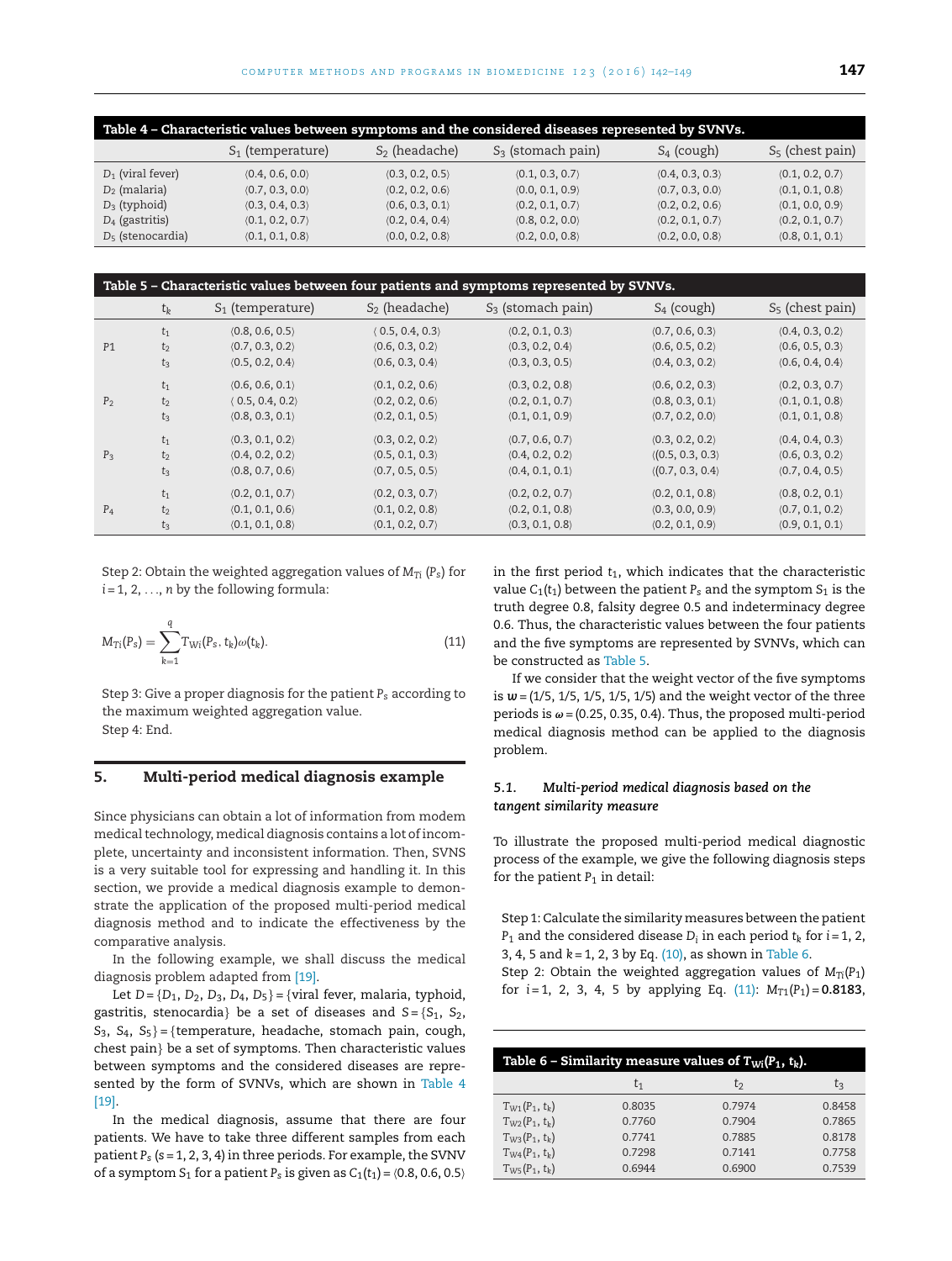<span id="page-6-0"></span>

| Table 7 - Diagnosis results based on the tangent similarity measure and the cosine similarity measure. |                     |                 |                 |                   |                     |                  |  |
|--------------------------------------------------------------------------------------------------------|---------------------|-----------------|-----------------|-------------------|---------------------|------------------|--|
|                                                                                                        | $D_1$ (viral fever) | $D_2$ (malaria) | $D_3$ (typhoid) | $D_4$ (gastritis) | $D_5$ (stenocardia) | Diagnosis result |  |
| $M_{Ti}(P_1)$                                                                                          | 0.8183              | 0.7853          | 0.7966          | 0.7427            | 0.7167              | Viral fever      |  |
| $M_{Ti}(P_2)$                                                                                          | 0.8985              | 0.9409          | 0.8315          | 0.7451            | 0.7220              | Malaria          |  |
| $M_{Ti}(P_3)$                                                                                          | 0.8058              | 0.7554          | 0.7738          | 0.7701            | 0.7230              | Viral fever      |  |
| $M_{Ti}(P_4)$                                                                                          | 0.7491              | 0.7214          | 0.7692          | 0.8036            | 0.9562              | Stenocardia      |  |
| $M_{\text{Ci}}(P_1)$                                                                                   | 0.9301              | 0.9020          | 0.8990          | 0.8678            | 0.8419              | Viral fever      |  |
| $M_{Ci}(P_2)$                                                                                          | 0.9774              | 0.9883          | 0.9263          | 0.8474            | 0.8253              | Malaria          |  |
| $M_{Ci}(P_3)$                                                                                          | 0.9169              | 0.8764          | 0.8899          | 0.8941            | 0.8519              | Viral fever      |  |
| $M_{Ci}(P_4)$                                                                                          | 0.8610              | 0.8211          | 0.8688          | 0.8967            | 0.9951              | Stenocardia      |  |
| The bold values indicate the largest measure values, which show the proper diagnosis results.          |                     |                 |                 |                   |                     |                  |  |

*MT*2(*P*1) = 0.7852, *MT*3(*P*1) = 0.7966, *MT*4(*P*1) = 0.7427, and  $M_{T5}(P_1) = 0.7167$ .

Step 3: The patient  $P_1$  suffers from viral fever according to the maximum weighted aggregation value  $(M_{T1}(P_1) = 0.8183)$ .

For the patients  $P_2$ ,  $P_3$  and  $P_4$ , by the similar diagnosis steps we can obtain the weighted aggregation values of  $M_{\text{Ti}}$  ( $P_s$ ) for *s* = 2, 3, 4 and *i* = 1, 2, 3, 4, 5. Then, all results are shown in Table 7.

#### *5.2. Comparative analysis*

To illustrate the effectiveness of the proposed multi-period medical diagnosis method, we provide a comparison with the multi-period medical diagnosis method based on the cosine similarity measure of Eq. [\(5\)](#page-2-0) since the similarity measure of Eq. [\(5\)](#page-2-0) has stronger discrimination mentioned above.

For convenient comparison, assume that Eq. [\(10\)](#page-4-0) is replaced by the existing cosine measure formula [\(5\)](#page-2-0) [\[19\]](#page-7-0) in Step 1 as the following form:

$$
S_{Ci}(P_s, t_k) = \frac{1}{m} \sum_{j=1}^{m} \left\{ \cos \left[ \frac{\pi}{6} (|T_j(t_k) - T_{ij}| + |I_j(t_k) - I_{ij}| + |F_j(t_k) - F_{ij}|) \right] \right\},
$$
\n(12)

In Step 2, the weighted aggregation values of  $M<sub>Ci</sub>$  (P<sub>s</sub>) for *i* = 1, 2, . . ., *n* is calculated by the following formula:

$$
M_{Ci}(P_s) = \sum_{k=1}^{q} S_{Ci}(P_s, t_k) \omega(t_k).
$$
 (13)

Then, according to Eqs. (12) and (13), the weighted aggregation values of  $M_{Ci}(P_s)$  for  $s = 1, 2, 3, 4$  and  $i = 1, 2, 3, 4, 5$  can be obtained, which are shown in Table 7.

From the results of Table 7, since the largest measure values indicate the proper diagnosis, the two patients  $P_1$  and  $P_3$  suffer from viral fever, the patient *P*<sup>2</sup> suffers from malaria, and the patient *P*<sup>4</sup> suffers from stenocardia. Obviously, the diagnosis results based on the tangent similarity measure and the cosine similarity measure are identical and show the effectiveness of the multi-period medical diagnosis method proposed in this paper. However, the two similarity measures imply rationality to be used for the multi-period medical diagnosis problem because the tangent similarity measure and the improved cosine similarity measure indicate stronger discrimination in Section [3.](#page-2-0)

Compared with the medical diagnosis methods in [\[3–7,19\],](#page-7-0) the multi-period medical diagnosis in this paper is a comprehensive medical diagnosis method with examining a patient through multi-periods, which obtains the diagnosis conclusion based on the tangent similarity measure of SVNSs and the information aggregation of multi-periods. However, the medical diagnosis methods in [\[3–7,19\]](#page-7-0) cannot handle the multi-period medical diagnosis problem with neutrosophic information. Since the single period medical diagnosis problem is a special case of the multi-period medical diagnosis problem, the proposed multi-period medical diagnosis method can deal with the medical diagnosis problems with intuitionistic fuzzy information and single valued neutrosophic information in [\[3–7,19\].](#page-7-0) Furthermore, the multi-period medical diagnosis method presented in this paper is superior to the single period medical diagnosis method proposed in [\[19\]](#page-7-0) because the later is difficult to give a proper diagnosis for a particular patient with a particular decease in some situations and the former has to examine the patient through multiperiods and to consider the weighted information aggregation of multi-periods in order to obtain a proper conclusion for the patient. From the multi-period medical diagnosis point of view, the proposed multi-period medical diagnosis method is more suitable and more reasonable to find a proper disease diagnosis than the existing medical diagnosis methods.

## **6. Conclusion**

This paper proposed the similarity measures for SVNSs based on the tangent function and the weighted tangent similarity measure of SVNSs introduced by considering the importance of each element, and then investigated their properties. Further, we developed a multi-period medical diagnosis method based on the proposed similarity measure and the weighted aggregation of multi-period information. Finally, a medical diagnosis example with single valued neutrosophic information was provided to demonstrate the application of the developed multi-period medical diagnosis method and to indicate the effectiveness by the comparative analysis. The diagnosis results showed that the developed multi-period medical diagnosis method can help doctors make a proper diagnosis by the comprehensive information of multi-periods.

In the further work, it is necessary to apply the similarity measure of SVNSs to other areas such as pattern recognition,